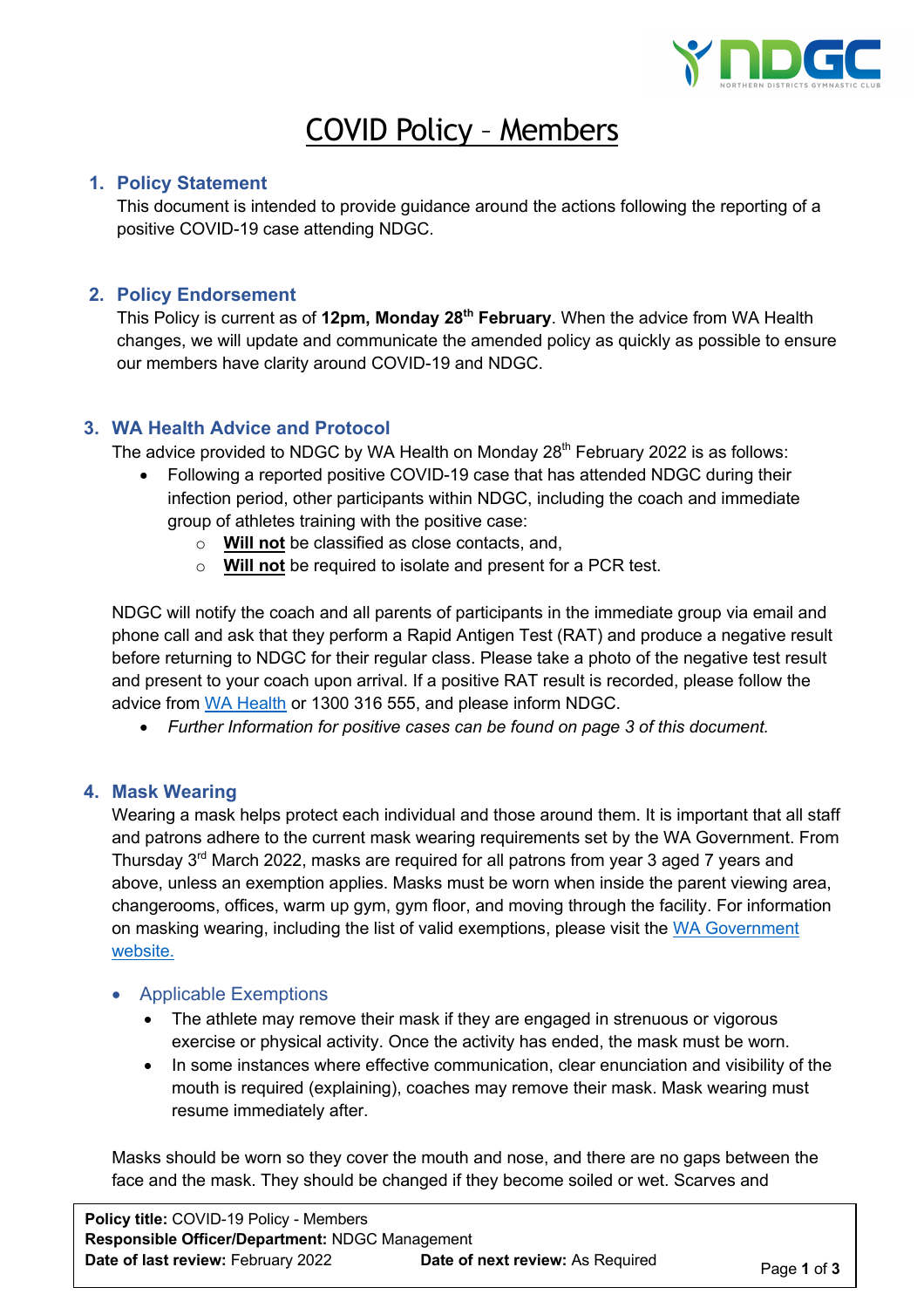

bandanas are not suitable to be used as face masks. NDGC will have some disposable masks suitable for children available if they forget to bring one with them.

#### **5. NDGC Venue**

NDGC is defined by the WA Government as community sport and is required to comply with the 2 square metre rule.

- NDGC will open the roller doors whenever practicable to increase natural ventilation and air flow.
- NDGC has evaporative coolers/fans within the gymnastics training environment that will operate to increase ventilation and air flow.

#### **6. Make up lessons**

Recreational classes including KinderGym 4&5 years old.

- Lessons missed due to either testing positive to Covid-19 or being in self-isolation due to being deemed a close contact by WA Health, your child will be eligible for a makeup lesson.
- Makeup lessons must be booked before the end of the 2022 calendar year.

#### **7. Competitive squads**

Athletes unable to train for a period exceeding seven (7) consecutive days as a result of contacting Covid - 19 will be eligible for a credit on monthly fees where evidence has been provided to the athletes personal coach and the accounts department.

Athletes required to isolate due to being deemed a close contact by WA Health will be provided with home-based programs by their personal coach for the duration of their isolation, therefore credits will not apply under these circumstances.